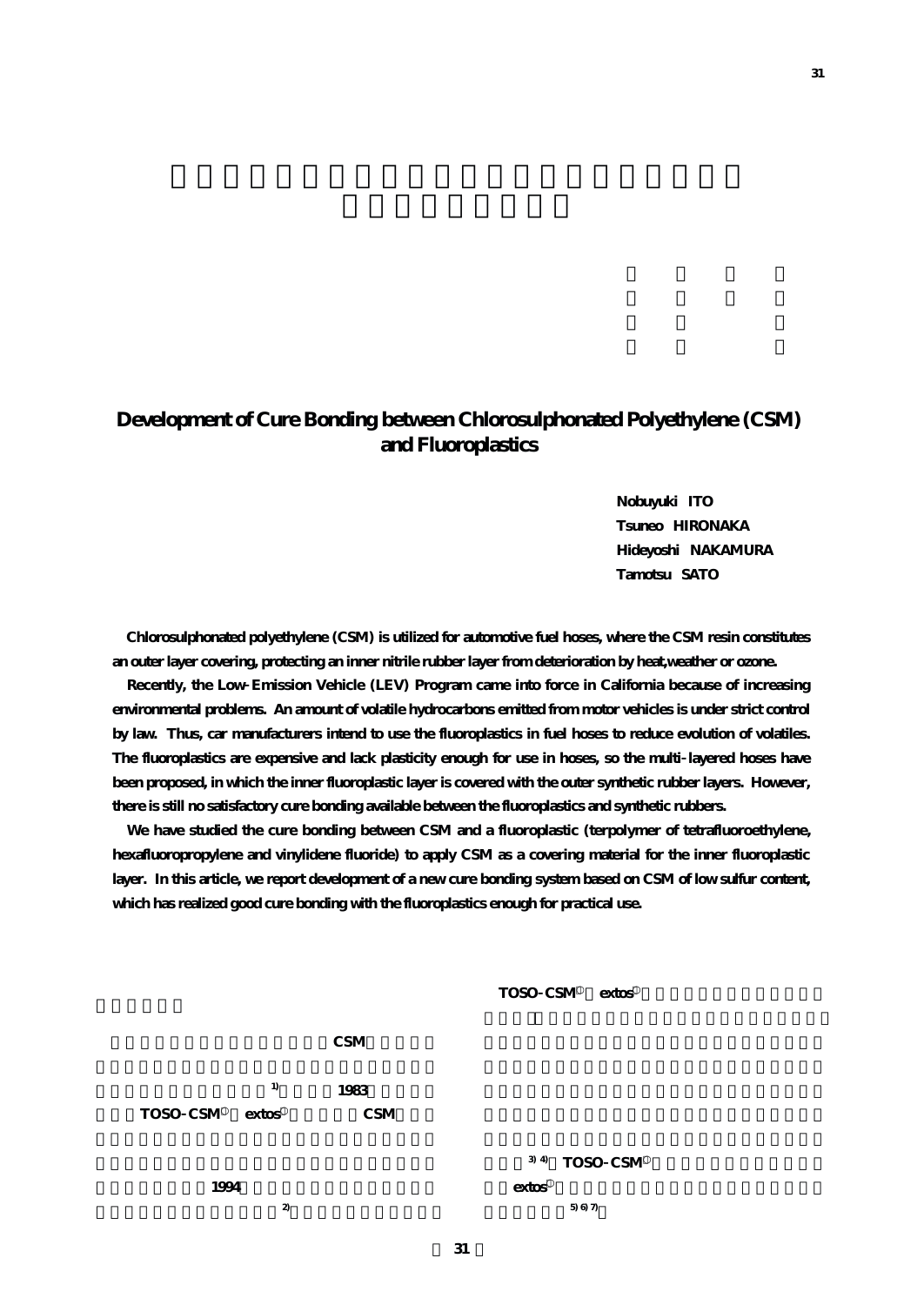

**CSM** 



**Scheme** Cure bonding reaction of CSM (non chlorosulphonated resin) and THV induced by TCA



Scheme Vulcanization of CSM by TCA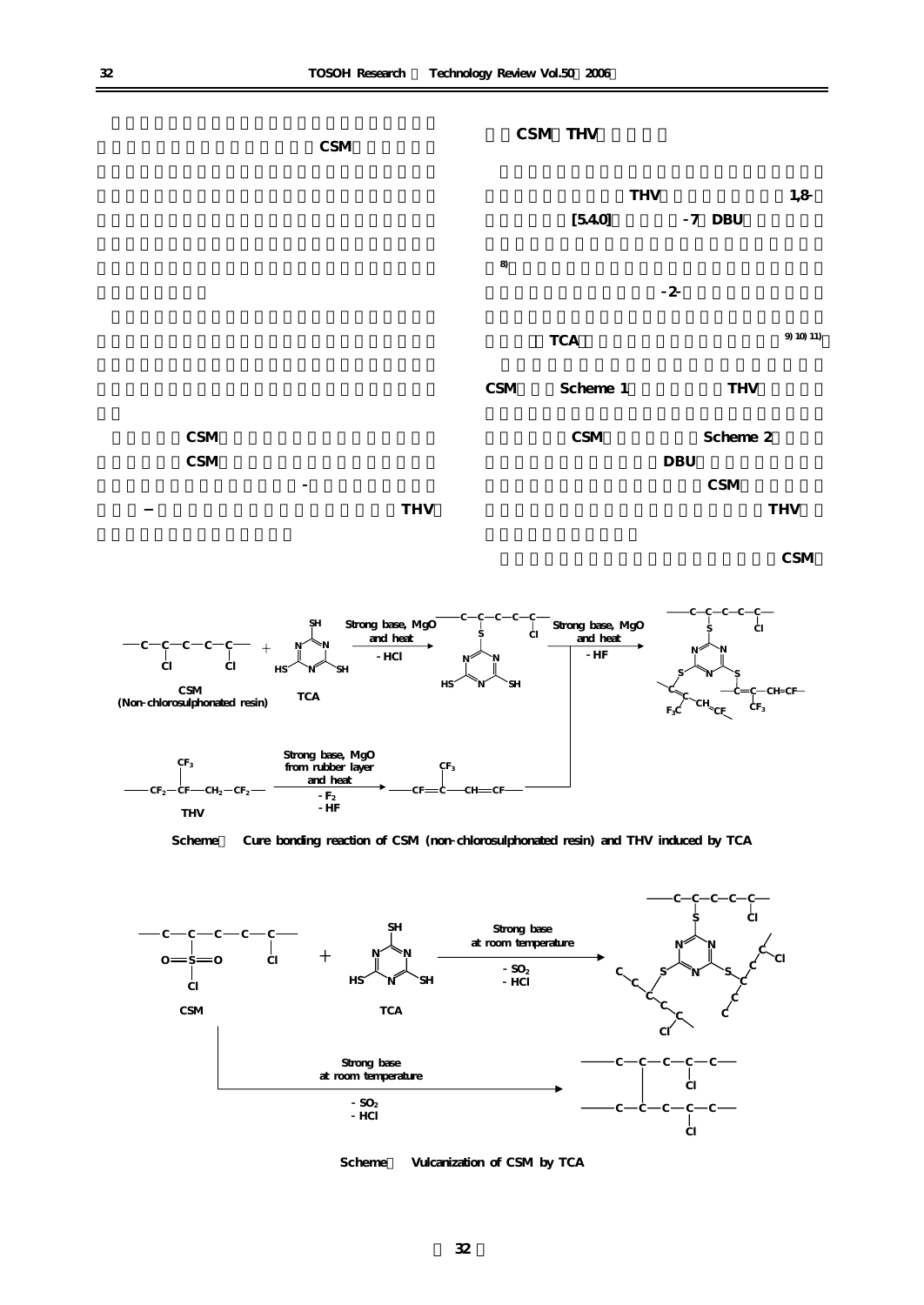| ٠      | ٠        | I      |  |
|--------|----------|--------|--|
|        |          | ٦      |  |
| $\sim$ | ٠<br>. . | I<br>٠ |  |

|                                                                                                                                                         |                                      | Chlorine<br>$(\mathrm{wt})$ | Sulfur<br>$(\mathbf{wt})$ | $ML(1 \ 4)100$ | Mooney viscosity                                                          |                  |            | Remark                             |                                                                                               |                                                                  |            |
|---------------------------------------------------------------------------------------------------------------------------------------------------------|--------------------------------------|-----------------------------|---------------------------|----------------|---------------------------------------------------------------------------|------------------|------------|------------------------------------|-----------------------------------------------------------------------------------------------|------------------------------------------------------------------|------------|
|                                                                                                                                                         | CSM 1                                | 40                          | 0                         |                | $\boldsymbol{\omega}$                                                     |                  |            | TOSO CSM NS CN 5020                |                                                                                               |                                                                  |            |
|                                                                                                                                                         | CSM <sub>2</sub>                     | 35                          | 0                         |                | 105                                                                       |                  |            | Labo scaled sample                 |                                                                                               |                                                                  |            |
|                                                                                                                                                         | CSM <sub>3</sub><br>CSM <sub>4</sub> | 35<br>36                    | 1.0<br>1.0                |                | 55<br>105                                                                 |                  |            | TOSO CSM TS 530<br>TOSO CSM TS 930 |                                                                                               |                                                                  |            |
|                                                                                                                                                         | CSM <sub>5</sub>                     | 35                          | 03                        |                | 85                                                                        |                  |            | Labo scaled sample                 |                                                                                               |                                                                  |            |
|                                                                                                                                                         |                                      |                             |                           |                |                                                                           |                  |            |                                    |                                                                                               |                                                                  |            |
|                                                                                                                                                         |                                      |                             |                           |                | $\boldsymbol{2}$                                                          |                  |            |                                    |                                                                                               |                                                                  |            |
| <b>CSM</b>                                                                                                                                              |                                      |                             |                           |                |                                                                           |                  | <b>DBU</b> |                                    |                                                                                               |                                                                  |            |
|                                                                                                                                                         |                                      |                             |                           |                |                                                                           |                  |            |                                    |                                                                                               |                                                                  |            |
| <b>THV</b>                                                                                                                                              |                                      |                             |                           |                |                                                                           |                  |            |                                    |                                                                                               |                                                                  | <b>DBU</b> |
|                                                                                                                                                         |                                      |                             |                           |                |                                                                           |                  |            |                                    |                                                                                               |                                                                  |            |
|                                                                                                                                                         |                                      |                             |                           |                |                                                                           |                  |            | <sup>1</sup> H NMR                 |                                                                                               | <b>DBU</b>                                                       |            |
|                                                                                                                                                         |                                      |                             |                           |                |                                                                           | $\mathbf{1}$     |            |                                    |                                                                                               |                                                                  |            |
| 1                                                                                                                                                       |                                      |                             |                           |                |                                                                           |                  |            |                                    |                                                                                               |                                                                  |            |
| CSM                                                                                                                                                     |                                      | CSM <sub>2</sub>            |                           |                | 2                                                                         |                  |            |                                    |                                                                                               |                                                                  |            |
|                                                                                                                                                         |                                      | 12)                         | CSM <sub>3</sub>          |                |                                                                           |                  |            |                                    |                                                                                               |                                                                  | Table      |
| CSM <sub>5</sub>                                                                                                                                        |                                      |                             |                           |                | 2                                                                         |                  |            |                                    |                                                                                               |                                                                  |            |
|                                                                                                                                                         |                                      |                             | 1) 13)                    |                |                                                                           |                  |            |                                    |                                                                                               |                                                                  |            |
|                                                                                                                                                         |                                      |                             |                           |                |                                                                           |                  |            |                                    |                                                                                               |                                                                  |            |
| CSM 1 CSM 5                                                                                                                                             | Table 1                              |                             |                           |                | 3                                                                         |                  |            | <b>THV</b>                         |                                                                                               |                                                                  |            |
|                                                                                                                                                         |                                      |                             |                           |                | <b>THV</b>                                                                |                  |            | <b>DYNEON</b>                      | THV 500G                                                                                      |                                                                  |            |
| 2                                                                                                                                                       |                                      |                             |                           |                |                                                                           | 200              |            | 15MPa                              | 10                                                                                            | 0.5 <sub>mm</sub>                                                |            |
| <b>DBU</b><br>1                                                                                                                                         |                                      |                             |                           |                | 150mm                                                                     |                  |            |                                    |                                                                                               |                                                                  |            |
|                                                                                                                                                         |                                      |                             |                           |                |                                                                           |                  |            |                                    |                                                                                               |                                                                  |            |
| <b>DBU</b>                                                                                                                                              |                                      |                             |                           |                |                                                                           |                  |            |                                    |                                                                                               |                                                                  |            |
|                                                                                                                                                         |                                      | <b>DBU</b>                  |                           |                | 4                                                                         |                  |            |                                    |                                                                                               |                                                                  |            |
| <b>THF</b>                                                                                                                                              |                                      |                             | <b>DBU</b>                |                |                                                                           |                  |            |                                    |                                                                                               |                                                                  |            |
|                                                                                                                                                         |                                      |                             |                           |                | 1 DBU                                                                     |                  |            |                                    |                                                                                               |                                                                  |            |
|                                                                                                                                                         |                                      |                             |                           |                |                                                                           |                  |            |                                    |                                                                                               | MICRO MELTING POINT                                              |            |
|                                                                                                                                                         | <b>DBU</b>                           |                             |                           |                |                                                                           | <b>APPARATUS</b> |            | 10 / 1                             |                                                                                               |                                                                  |            |
|                                                                                                                                                         |                                      |                             |                           |                |                                                                           |                  |            |                                    |                                                                                               |                                                                  |            |
|                                                                                                                                                         |                                      |                             |                           |                | Table List of additives                                                   |                  |            |                                    |                                                                                               |                                                                  |            |
| Magnesium oxide (MgO)                                                                                                                                   |                                      |                             |                           |                |                                                                           |                  |            |                                    | KYOWA MgO150(Kyowa Chemical Industry Co.,Ltd)                                                 |                                                                  |            |
| Polyethylene wax                                                                                                                                        |                                      |                             |                           |                | ACPE617A (Allied Signal, Inc)                                             |                  |            |                                    |                                                                                               |                                                                  |            |
| Polyethylene glycol (PEG)                                                                                                                               |                                      |                             |                           |                |                                                                           |                  |            |                                    |                                                                                               | Polyethylene glycol 4000 (Wako Pure Chemical Industries, Ltd.)   |            |
| Specialty processing aids (40MS F)<br>Carbon black SRF (SRF)                                                                                            |                                      |                             |                           |                | Structol 40 MSF (S&S JAPAN Co., Ltd.)<br>Seast S (TOKAI CARBON CO., LTD.) |                  |            |                                    |                                                                                               |                                                                  |            |
| Carboon black MT (MT)                                                                                                                                   |                                      |                             |                           |                | Thermax MT(Lehmann&Voss&Co.)                                              |                  |            |                                    |                                                                                               |                                                                  |            |
| Hydrous silica                                                                                                                                          |                                      |                             |                           |                |                                                                           |                  |            |                                    |                                                                                               | Nipsil VN3 white carbon (TOSOH SILICA CORPORATION)               |            |
| Di(2 ethylhexyl) sebacate (DOS)<br>Alkyl naphthalene resin                                                                                              |                                      |                             |                           |                |                                                                           |                  |            |                                    | SANSOCIZER DOS(New Japan Chemical Co., Ltd.)<br>RESITAXA 2(Mitsui Mining Chemicals Co., Ltd.) |                                                                  |            |
| Sodium acetate trihydrate (CH <sub>3</sub> COONa 3H <sub>2</sub> O)                                                                                     |                                      |                             |                           |                |                                                                           |                  |            |                                    |                                                                                               | Sodium acetate trihydrate (Wako Pure Chemical Industries, Ltd.)  |            |
| Calcium acetate monohydrate ((CH <sub>3</sub> COO) <sub>2</sub> Ca H <sub>2</sub> O)<br>Calcium sulfate dihydrate (CaSO <sub>4</sub> 2H <sub>2</sub> O) |                                      |                             |                           |                |                                                                           |                  |            |                                    |                                                                                               | Calcum acetate monohydrate (Wako Pure Chemical Industries, Ltd.) |            |
| Sodium acetate (CH <sub>3</sub> COONa)                                                                                                                  |                                      |                             |                           |                |                                                                           |                  |            |                                    | Sodium acetate (Wako Pure Chemical Industries, Ltd.)                                          | Calcium sulfate dihydrate (Wako Pure Chemical Industries, Ltd.)  |            |
| Trithiocyanuric acid (TCA)                                                                                                                              |                                      |                             |                           |                |                                                                           |                  |            |                                    |                                                                                               | NOCCELER TCA (OUCHI SHINKO CHEMICAL INDUSTRIAL)                  |            |
| Tetra n butylphosphonium benzotriazolate (PB)<br>1,8 Diazobicyclo 540 undec 7 ene formate (DBU formate)                                                 |                                      |                             |                           |                | U CAT SA603 (SAN APRO LTD.)                                               |                  |            |                                    | ZeonetPB (Nippon Chemical Industrial CO.,LTD.)                                                |                                                                  |            |
| 1,8 Diazobicyclo 540 undec 7 ene phenolate (DBU phenolate) U CAT SA1 (SAN APRO LTD.)                                                                    |                                      |                             |                           |                |                                                                           |                  |            |                                    |                                                                                               |                                                                  |            |
| 1,8 Diazobicyclo 540 undec 7 ene octylate (DBU octylate)                                                                                                |                                      |                             |                           |                | U CAT SA 102 (SAN APRO LTD.)                                              |                  |            |                                    |                                                                                               |                                                                  |            |
| 1,8 Diazobicyclo 5.40 undec 7 ene $p$ toluenes ulfonate<br>$(DBU p$ toluenesulfonate)                                                                   |                                      |                             |                           |                | U CAT SA 506 (SAN APRO LTD.)                                              |                  |            |                                    |                                                                                               |                                                                  |            |
| 1,8 Diazobicyclo 540 undec 7 ene phenol novolac resin salt U CAT SA 841 (SAN APRO LTD.)<br>(DBU phenol novolac resin salt)                              |                                      |                             |                           |                |                                                                           |                  |            |                                    |                                                                                               |                                                                  |            |

**Table1 Properties of CSM**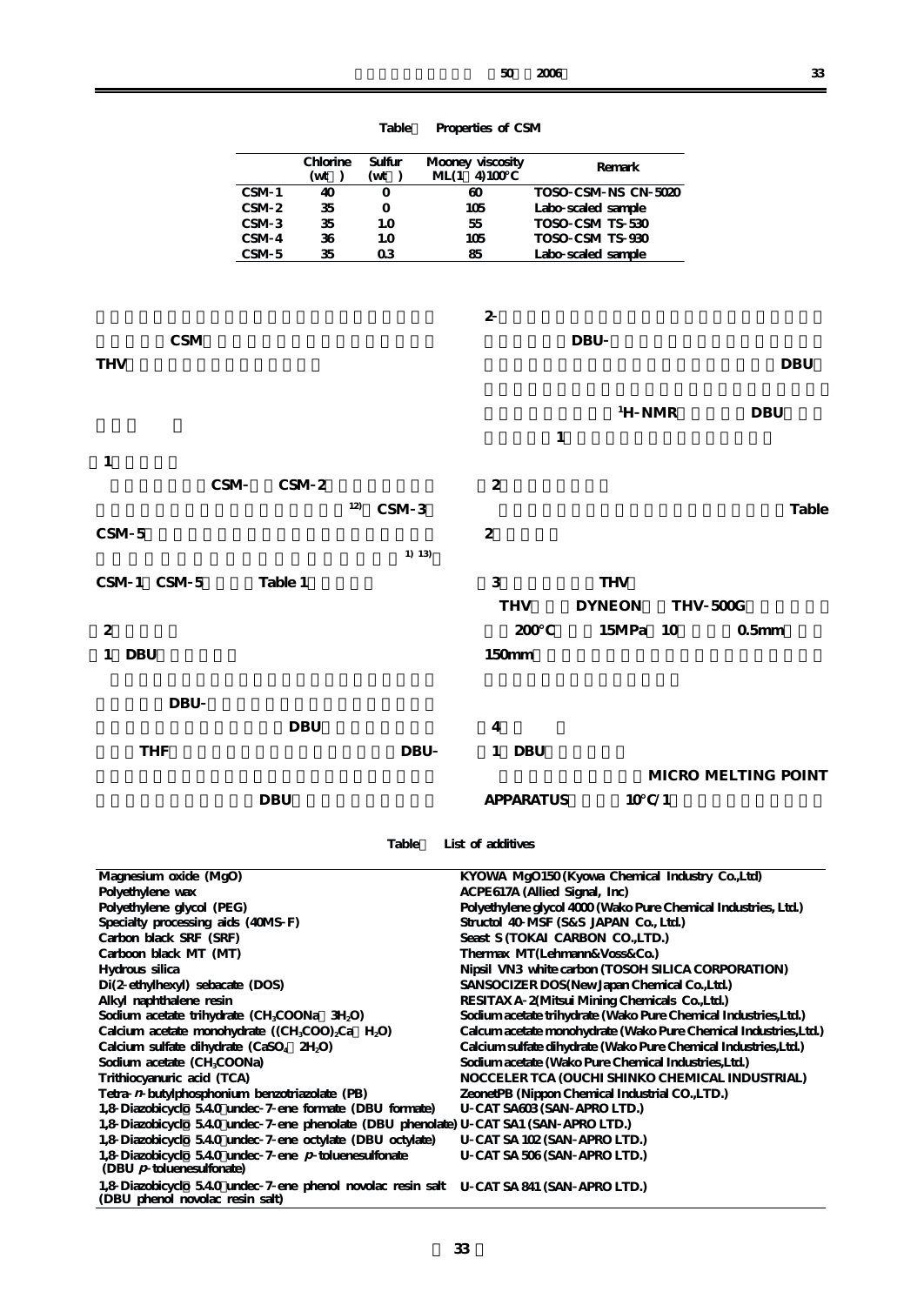|                         |                             | 3               |                  |                 |            |
|-------------------------|-----------------------------|-----------------|------------------|-----------------|------------|
|                         |                             |                 |                  | <b>RTM 500</b>  |            |
| $\overline{2}$          |                             | 500mm min       | 23               |                 | JIS K      |
| $\mathbf{CSM}$          | CSM                         | 6253 1997       |                  |                 |            |
|                         |                             | JIS K 6257 2003 |                  |                 |            |
| AT 610                  |                             |                 |                  | 72<br>120       |            |
|                         | $\mathbf{CSM}$              |                 |                  |                 | JIS K 6262 |
| CSM                     |                             | 2006            |                  |                 |            |
| $\boldsymbol{2}$        |                             | 120             | 72               |                 |            |
|                         | AT 610                      |                 |                  | JIS K 6258 2003 | Fuel       |
|                         |                             | $\mathbf C$     | $\sqrt{2}$       | 50/50Vol        | 23         |
|                         |                             | 48              |                  |                 |            |
| CSM                     | JIS K 6300 2001             |                 |                  | JIS K 6251 2004 |            |
|                         | <b>SMV 200</b>              |                 | $\mathbf{1}$     |                 |            |
| 100                     |                             |                 |                  | OMS HVCR        | JIS K      |
| $\overline{\mathbf{4}}$ |                             | 6259 2004       |                  | 100pphm         | 40         |
|                         |                             |                 | 0.5Hz<br>30      |                 |            |
| 3                       |                             |                 |                  |                 |            |
|                         | CSM<br>JIS K 6299 2001      |                 |                  |                 |            |
|                         | 8                           |                 |                  |                 |            |
| 2mm                     | 150mm                       |                 |                  |                 |            |
|                         | <b>THV</b><br>15MPa<br>160  | $\mathbf{1}$    |                  | <b>CSM</b>      |            |
|                         | 160<br>064MPa               | $\mathbf{1}$    |                  |                 |            |
|                         |                             | CSM 1           | <b>Owt</b>       | 40wt            |            |
| CSM                     | 23<br>24                    | <b>TCA</b>      |                  |                 |            |
|                         | $254$ mm<br>150mm           | <b>THV</b>      |                  |                 |            |
|                         |                             | Table 3         |                  |                 |            |
|                         |                             |                 |                  |                 |            |
| <b>RTM 500</b>          | 50mm/min<br>$\mathbf T$     |                 |                  |                 |            |
|                         |                             |                 |                  | CSM             | <b>THV</b> |
|                         | Fuel C                      | CSM             |                  |                 |            |
| $\sqrt{2}$              | 50/50Vol<br>23<br>48        |                 |                  |                 |            |
| 23                      | 24<br>24                    |                 |                  | $\mathbf n$     |            |
|                         |                             |                 | ${\bf P}{\bf B}$ |                 |            |
| <b>RTM 500</b>          | 50mm/min<br>T               | Table 4         | PB               |                 |            |
|                         |                             |                 |                  |                 |            |
|                         |                             | Table 3         | Table 4          |                 |            |
| 4                       |                             |                 |                  | <b>THV</b>      |            |
|                         |                             |                 |                  |                 |            |
|                         | JIS K<br><b>SMV 200</b>     |                 |                  |                 |            |
| 6300 2001               |                             |                 |                  |                 |            |
|                         | JIS K 6300 2001             | $\overline{2}$  |                  |                 |            |
|                         | Rheometer 100S<br>160<br>10 |                 | <b>TCA</b>       | PB              |            |
| 25                      | M10<br>M25                  |                 |                  | <b>THV</b>      |            |
|                         | JIS K 6251 2004             |                 | Table 5          |                 |            |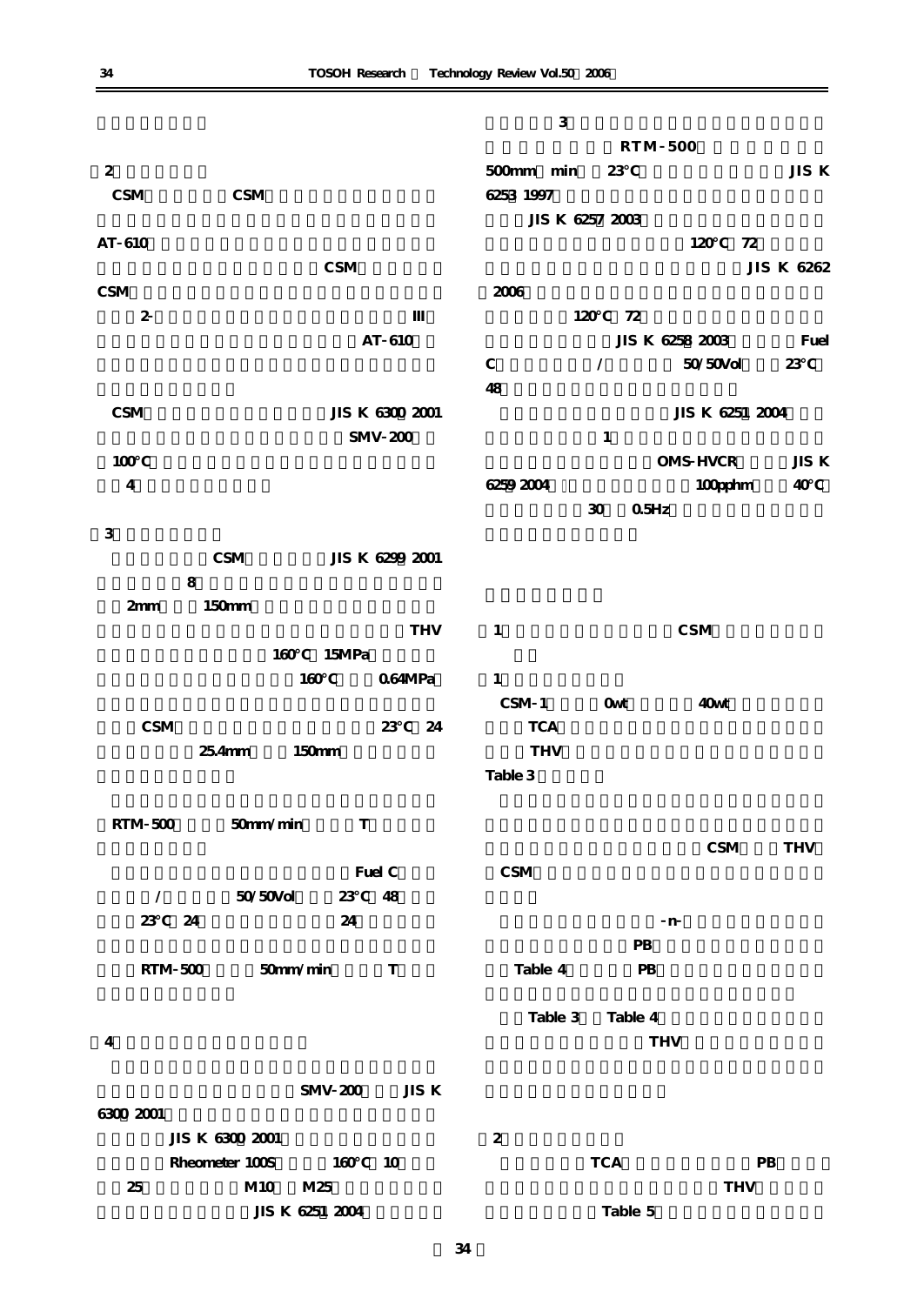Table The effect of various vulcanization accelerators on cure bonding with fluorinated resin<sup>a)</sup>

|            | Vulcanization accelerator       |       | PB          | DBU<br>phenolate | DBU<br>octylate  | <b>DBU</b><br>$p$ -toluensulfonate | DBU<br>formate   | DBU<br>phenol novolac resin salt |
|------------|---------------------------------|-------|-------------|------------------|------------------|------------------------------------|------------------|----------------------------------|
|            | cure time                       | (min) | 30          | 40               | 40               | 40                                 | 40               | $\alpha$                         |
| Press cure | peel strength $(N/mm)$          |       |             | .4               |                  | 09                                 | 29               | 09                               |
|            | failure mode                    |       | interfacial | interfacial      | interfacial      | interfacial                        | interfacial      | interfacial                      |
|            | Steam cure peel strength (N/mm) |       | 24          | 46               | 23               | 34                                 |                  | 29                               |
|            | failure mode                    |       | interfacial | partially rubber | partially rubber | interfacial                        | partially rubber | interfacial                      |

**a) Cure bonding with fluorinated resin (THV500G) at 160℃.**

| Rubber compound ratio (parts) |     |
|-------------------------------|-----|
| CSM <sub>1</sub>              | 100 |
| Mg <sub>0</sub>               | 20  |
| Polyethylene wax              | 3   |
| <b>SRF</b>                    | 30  |
| Hydrous silica                | 10  |
| <b>DOS</b>                    | 20  |
| Alkyl naphthalene resin       | 5   |
|                               |     |

**TCA Vulcanization accelerator 2 2**

Table The effect of amount of PB on cure bonding with fluorinated resin<sup>a)</sup>

| PB (parts)                                                                   |               |          |             | 2           | 4                |
|------------------------------------------------------------------------------|---------------|----------|-------------|-------------|------------------|
| Press cure                                                                   | peel strength | (N/mm)   | $\Omega$    | $\Omega$    | 1.9              |
|                                                                              | failure mode  |          | interfacial | interfacial | partially rubber |
| Steam cure                                                                   | peel strength | (N/mm)   | 28          | 20          | 21               |
|                                                                              | failure mode  |          | interfacial | interfacial | partially rubber |
| <sup>a</sup> Cure bonding with fluorinated resin (THV500G) at 160 for 40min. |               |          |             |             |                  |
| Rubber compound ratio (parts)                                                |               |          |             |             |                  |
| CSM <sub>1</sub>                                                             |               | 100      |             |             |                  |
| MgO                                                                          |               | 20       |             |             |                  |
| Polyethylene wax                                                             |               | 3        |             |             |                  |
| <b>SRF</b>                                                                   |               | 30       |             |             |                  |
| Hydrous silica                                                               |               | 10       |             |             |                  |
| <b>DOS</b>                                                                   |               | 20       |             |             |                  |
| Alkyl naphthalene resin                                                      |               | 5        |             |             |                  |
| <b>TCA</b>                                                                   |               | 2        |             |             |                  |
| PB                                                                           |               | variable |             |             |                  |

## Table The effect of various salt hydrates on cure bonding with fluorinated resin<sup>a</sup>

|    | Additive                                                                                                                       |                                       | additive-free | CH.COONa 3H.O                              | (CHCOO) Ca HO                         |                          | CaSO <sub>4</sub> 2H <sub>4</sub> O           | CH.COONa                 |
|----|--------------------------------------------------------------------------------------------------------------------------------|---------------------------------------|---------------|--------------------------------------------|---------------------------------------|--------------------------|-----------------------------------------------|--------------------------|
|    | Disapperance temperature of hydrate<br>Amount<br>Peel strength<br>Failure mode                                                 | $\text{mol}/\text{CSM}100g$<br>(N/mm) | interfacial   | $120^{4}$<br>002<br>25<br>partially rubber | $100^{5}$<br>002<br>Ω1<br>interfacial | 006<br>05<br>interfacial | 100 <sup>16</sup><br>006<br>08<br>interfacial | 002<br>04<br>interfacial |
| a) | Press cure bonding with fluorinated resin (THV500G) at 160 for 40min.<br>Rubber compound ratio (parts)<br>-----<br>$\sim$ $ -$ |                                       |               |                                            |                                       |                          |                                               |                          |

| CSM 1                   | 10D            |
|-------------------------|----------------|
| MgO                     | 20             |
| Polyethylene wax        | 3              |
| <b>SRF</b>              | 30             |
| Hydrous silica          | 10             |
| <b>DOS</b>              | 20             |
| Alkyl naphthalene resin | 5              |
| <b>TCA</b>              | $\overline{c}$ |
| PB                      | $\overline{c}$ |
| Additive                | variable       |
|                         |                |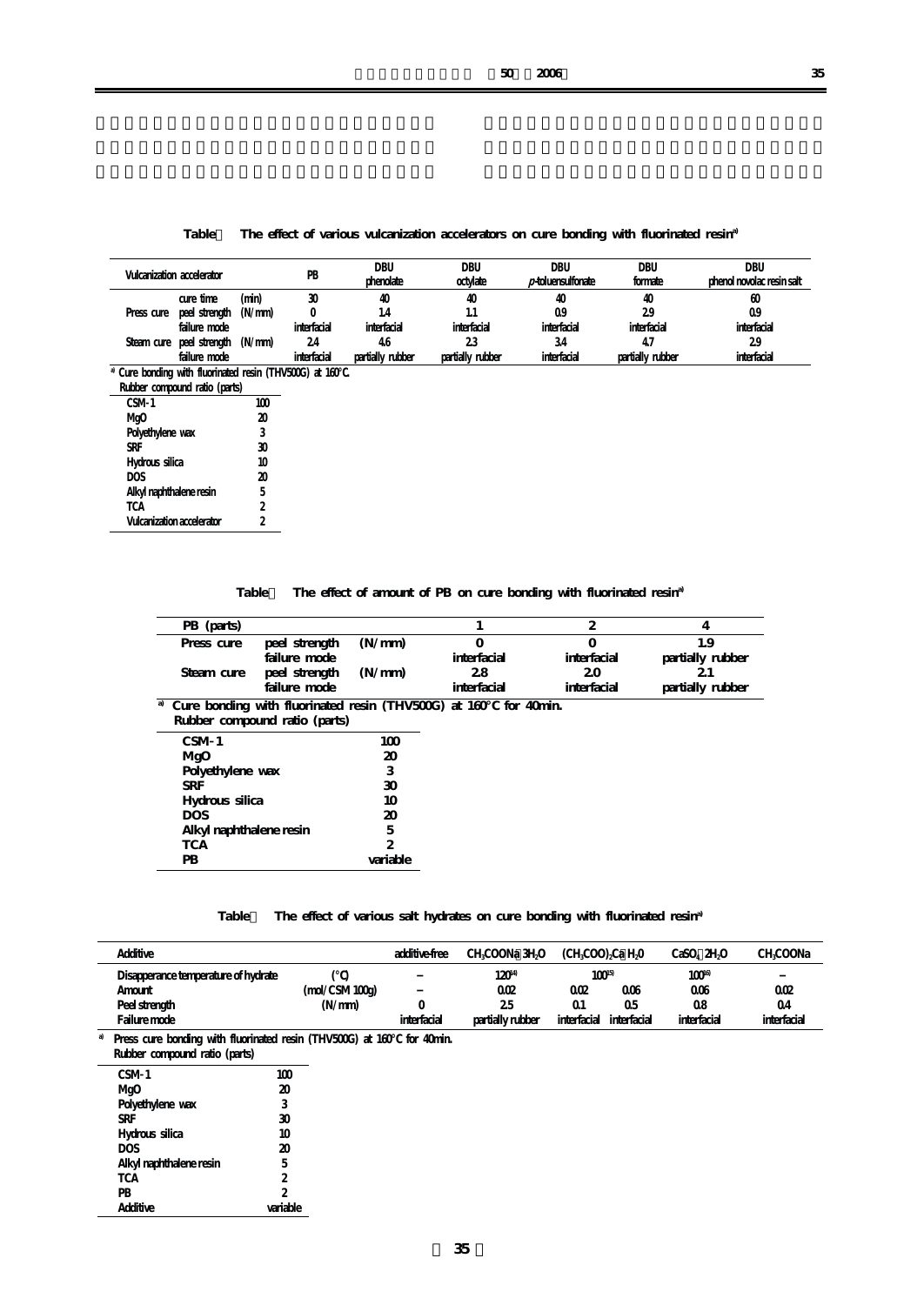| Amount of sodium acetate trihydrate                                                               |                            | (parts) | $\mathbf 0$                                                                                                                                                                               | $\mathbf{1}$           | $\boldsymbol{2}$ | $\overline{4}$        |
|---------------------------------------------------------------------------------------------------|----------------------------|---------|-------------------------------------------------------------------------------------------------------------------------------------------------------------------------------------------|------------------------|------------------|-----------------------|
| Peel strength<br>Failure mode                                                                     |                            | (N/mm)  | 22<br>$\operatorname*{interfacial}% \left( \mathcal{M}\right) \equiv\operatorname*{interfacial}% \left( \mathcal{M}\right) \equiv\operatorname*{tr}_{{\bf a}}\left( \mathcal{M}\right) ,$ | 34<br>partially rubber | 36<br>rubber     | 33<br>$\mbox{rubber}$ |
| Press cure bonding with fluorinated resin (THV500G) at 160<br>a)<br>Rubber compound ratio (parts) |                            |         | for 40min.                                                                                                                                                                                |                        |                  |                       |
| CSM <sub>1</sub>                                                                                  | 100                        |         |                                                                                                                                                                                           |                        |                  |                       |
| MgO                                                                                               | 20                         |         |                                                                                                                                                                                           |                        |                  |                       |
| Polyethylene wax                                                                                  | 3                          |         |                                                                                                                                                                                           |                        |                  |                       |
| SRF                                                                                               | 30                         |         |                                                                                                                                                                                           |                        |                  |                       |
| Hydrous silica                                                                                    | 10                         |         |                                                                                                                                                                                           |                        |                  |                       |
| <b>DOS</b>                                                                                        | $\boldsymbol{\mathsf{20}}$ |         |                                                                                                                                                                                           |                        |                  |                       |
| Alkyl naphthalene resin                                                                           | $\overline{5}$             |         |                                                                                                                                                                                           |                        |                  |                       |
| Sodium acetate trihydrate                                                                         | variable                   |         |                                                                                                                                                                                           |                        |                  |                       |
| <b>TCA</b>                                                                                        | $\boldsymbol{2}$           |         |                                                                                                                                                                                           |                        |                  |                       |
| <b>DBU</b> formate                                                                                | $\boldsymbol{2}$           |         |                                                                                                                                                                                           |                        |                  |                       |
|                                                                                                   |                            |         |                                                                                                                                                                                           | CSM THV                |                  |                       |
|                                                                                                   |                            |         |                                                                                                                                                                                           |                        |                  |                       |
|                                                                                                   |                            |         |                                                                                                                                                                                           |                        |                  |                       |
| <b>DBU</b>                                                                                        |                            |         | 2 DBU                                                                                                                                                                                     |                        |                  |                       |
| Table 6                                                                                           |                            |         |                                                                                                                                                                                           |                        |                  |                       |
|                                                                                                   |                            |         | CSM 3                                                                                                                                                                                     | 1.0 <sub>wt</sub>      |                  | 35 <sub>wt</sub>      |
|                                                                                                   |                            |         | <b>DBU</b>                                                                                                                                                                                |                        | <b>DBU</b>       |                       |
|                                                                                                   |                            |         |                                                                                                                                                                                           | CSM                    |                  | <b>THV</b>            |
|                                                                                                   |                            |         |                                                                                                                                                                                           |                        |                  | Table 7               |
|                                                                                                   |                            |         | 130                                                                                                                                                                                       |                        | <b>DBU</b>       | <b>DBU</b>            |
| CSM THV                                                                                           |                            |         |                                                                                                                                                                                           |                        |                  |                       |
|                                                                                                   |                            |         |                                                                                                                                                                                           |                        |                  |                       |
|                                                                                                   |                            |         |                                                                                                                                                                                           |                        |                  |                       |
| <b>CSM</b>                                                                                        |                            |         |                                                                                                                                                                                           |                        | 130              |                       |
|                                                                                                   |                            |         |                                                                                                                                                                                           |                        |                  |                       |
| Scheme 3                                                                                          |                            |         | <b>DBU</b>                                                                                                                                                                                |                        |                  | <b>DBU</b>            |
|                                                                                                   |                            |         | <b>THV</b>                                                                                                                                                                                |                        |                  |                       |
| 130                                                                                               | 150                        |         | <b>DBU</b>                                                                                                                                                                                |                        |                  |                       |
|                                                                                                   |                            |         |                                                                                                                                                                                           |                        |                  |                       |
|                                                                                                   |                            |         | <b>DBU</b>                                                                                                                                                                                |                        |                  | <b>DBU</b>            |
| CSM                                                                                               |                            |         |                                                                                                                                                                                           |                        |                  |                       |

Table The effect of amount of sodium acetate trihydrate on peel strength<sup>a)</sup>



Scheme **Assumed cure bonding of CSM and THV, induced by strong base of high melting point** as a vulcanization accelerator.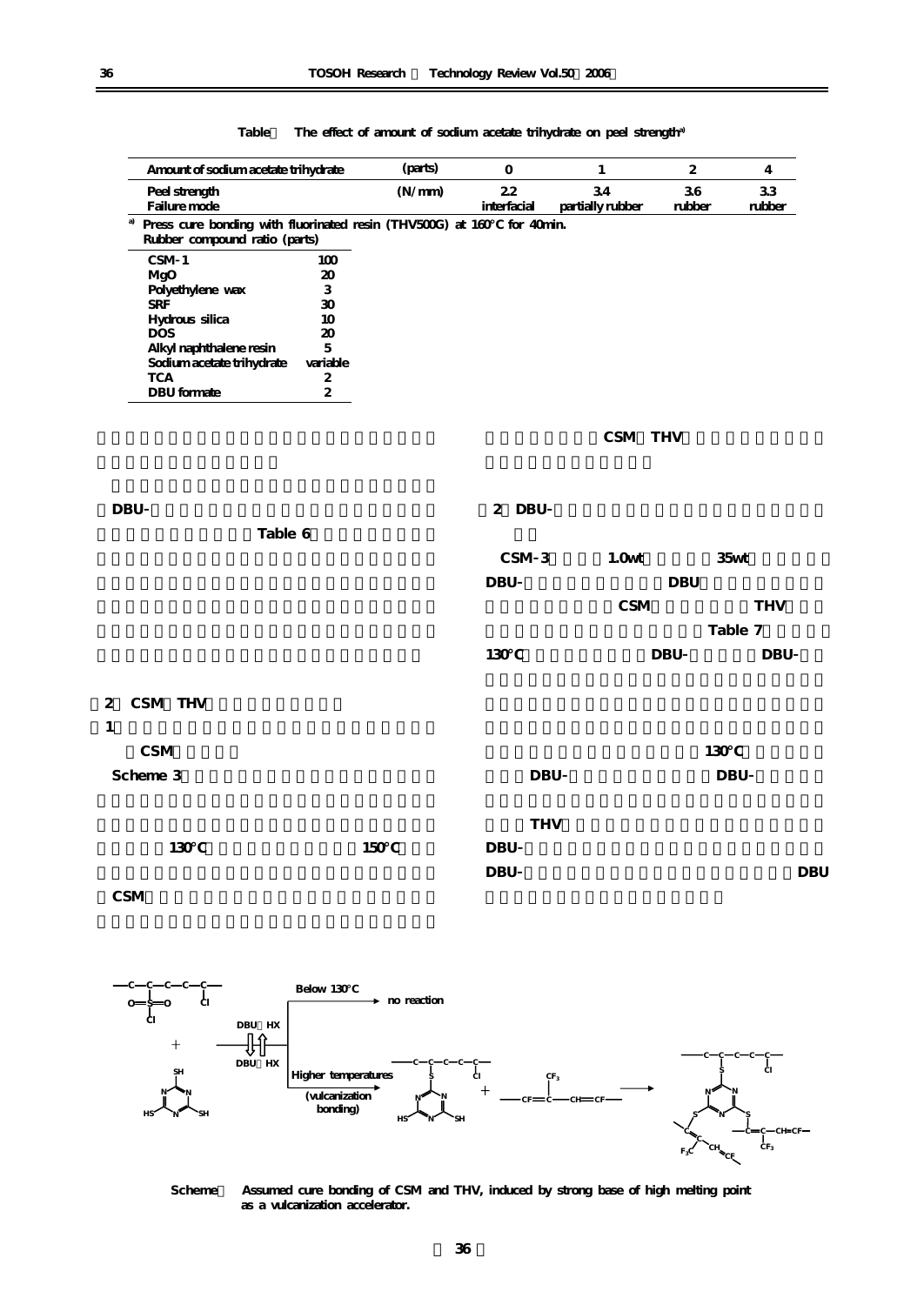| Vulcanization accelerator |             | DBU<br>formate | DBU<br>benzoate | DBU<br>trimellitate | DBU<br>pyromellitate |
|---------------------------|-------------|----------------|-----------------|---------------------|----------------------|
| Melting point             |             | 40             | 100             | 140                 | 200                  |
| Mooney viscosity          | (ML(1) 125) | 200            | 158             | 52                  | 47                   |
| Vulcanization properties  | (160)       |                |                 |                     |                      |
| Torque of vulcanizate     | $(dN \ m)$  |                |                 |                     |                      |
| After 10 min              |             | 200            | 99              | 40                  | 17                   |
| After 25 min              |             | 200            | 2M              | 40                  | 17                   |
| Peel strength             | (N/mm)      | c)             | c)              | O                   |                      |
| Failure mode              |             |                |                 | interfacial         | interfacial          |

Table The effect of various accelerators on the properties of uncured compound, vulcanization, and cure bonding<sup>®</sup>

| a) | Rubber compound ratio (parts) |     |
|----|-------------------------------|-----|
|    | CSM <sub>3</sub>              | 100 |
|    | MgO                           | 20  |
|    | Polyethylene wax              | 2.  |
|    | <b>PEG</b>                    | 2.  |
|    | 40MS F                        | 3   |
|    | Alkyl naphthalene resin       | 5   |
|    | <b>SRF</b>                    | 100 |
|    | <b>DOS</b>                    | 40  |
|    | Sodium acetate trihydrate     | 2.  |
|    | Vulcanization accelerator     | 32  |
|    | <b>TCA</b>                    | 2   |

**b) Steam cure bonding with fluorinated resin (THV500G) at 160℃ for 10min.**

**c) Uncured rubber could not be molded due to high viscosity.**

Table The property of new CSM compounds as material for automotive fuel hose cover<sup>a)</sup>

|                                             |                      | CSM <sub>5</sub> | Target          |
|---------------------------------------------|----------------------|------------------|-----------------|
| Chlorine                                    | $(\mathrm{wt})$      | 35               |                 |
| Sulfur                                      | $(\mathrm{wt})$      | 0 <sub>3</sub>   |                 |
| Mooney viscosity                            | 4100<br>ML(1)        | 85               |                 |
| Property of unvulcanized rubber             |                      |                  |                 |
| Mooney viscosity                            |                      | 41               |                 |
| Scorch time                                 |                      | 14.9             |                 |
| Cure bonding with THV500G (steam cured)     |                      |                  |                 |
| Peel strength                               | (N/mm)               | 7.0              | 2               |
| Failure mode                                |                      | rubber           | rubber          |
| After dipping in fuel C oil at 23 for 48h   |                      |                  |                 |
| Peel strength                               | (N/mm)               | 39               | 2               |
| Failure mode                                |                      | rubber           | rubber          |
| Property of vulcanizate (press cured at 160 | for $40 \text{ min}$ |                  |                 |
| Tensile properties                          |                      |                  |                 |
| <b>Hardness</b>                             | (JIS A)              | 56               | $\omega$<br>70  |
| Tensile strength                            | (MPa)                | 135              | 7               |
| Elongation at break                         | (                    | 570              | 200             |
| Tensile stress<br>$100 -$                   | (MPa)                | 1.84             |                 |
| Heat aging at 120 for 72h                   |                      |                  |                 |
| Change in Hs                                | (point)              | 7                | 10 <sup>2</sup> |
| Change in TB                                |                      |                  |                 |
| Change in EB                                |                      | 35               | 40 O            |
| Fuel C oil resistance at 23<br>for $48h$    |                      |                  |                 |
| Change rate in volume                       |                      | 57               |                 |
| Compression set                             |                      | 56               | 0,50            |
| Ozone resistance property (steam cure)      |                      |                  |                 |
| after 360 h                                 |                      | no crack         | no crack        |
|                                             |                      |                  |                 |

**a) Rubber compound ratio (parts)**

|                           | <b>CSM</b>     |
|---------------------------|----------------|
| CSM <sub>5</sub>          | 100            |
| MgO                       | 20             |
| Polyethylene wax          | $\mathbf{2}$   |
| <b>PEG</b>                | $\overline{2}$ |
| 40MS F                    | 3              |
| MТ                        | 80             |
| <b>DOS</b>                | 40             |
| Alkyl naphthalene resin   | 5              |
| Sodium acetate trihydrate | 2              |
| <b>TCA</b>                | 2              |
| DBU phenolate             | 25             |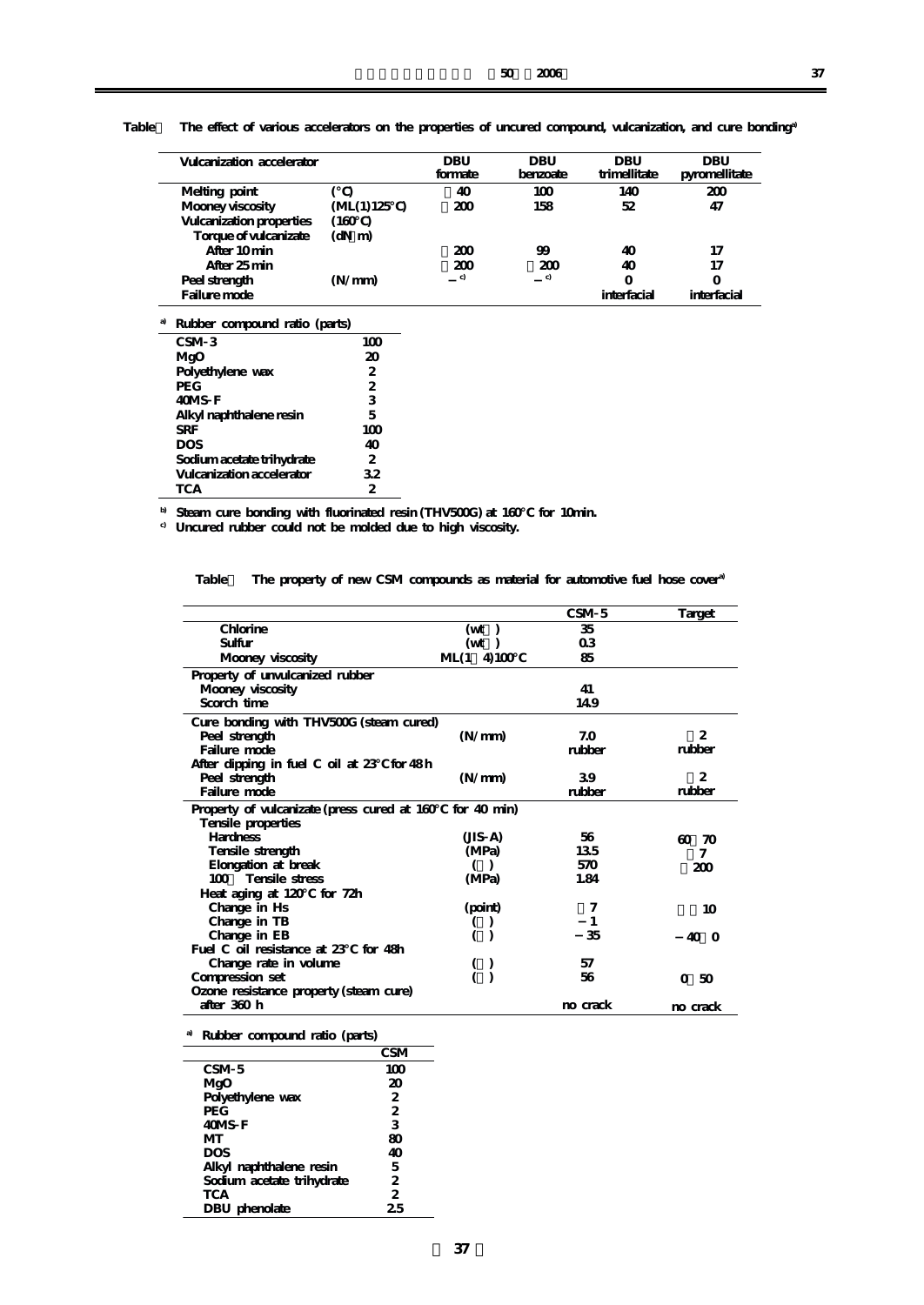| 3                                                                      |                                                                                             | CSM THV                       |                             |    | Table 8                                                       |                       | <b>THV</b>                                       |            |         |      |
|------------------------------------------------------------------------|---------------------------------------------------------------------------------------------|-------------------------------|-----------------------------|----|---------------------------------------------------------------|-----------------------|--------------------------------------------------|------------|---------|------|
|                                                                        |                                                                                             |                               | CSM                         |    |                                                               |                       |                                                  |            |         |      |
|                                                                        |                                                                                             | 105                           |                             |    |                                                               |                       |                                                  |            |         |      |
| CSM <sub>2</sub>                                                       | Owt                                                                                         | 35wt                          | CSM 4                       |    |                                                               |                       |                                                  |            |         |      |
| 1.0 <sub>wt</sub>                                                      | 36wt                                                                                        |                               |                             |    |                                                               |                       | CSM                                              |            |         |      |
|                                                                        |                                                                                             |                               |                             |    |                                                               |                       |                                                  | <b>DBU</b> |         |      |
| CSM                                                                    | <b>THV</b>                                                                                  |                               |                             |    |                                                               |                       |                                                  |            |         |      |
|                                                                        |                                                                                             | CSM 1 THV                     |                             |    |                                                               |                       |                                                  |            |         |      |
|                                                                        | <b>DBU</b>                                                                                  | <b>DBU</b>                    |                             |    |                                                               |                       |                                                  |            |         |      |
| Fig. 1                                                                 |                                                                                             | <b>TCA</b>                    |                             |    |                                                               |                       |                                                  |            | 4       | 281  |
|                                                                        |                                                                                             |                               |                             |    | 1994                                                          |                       |                                                  |            |         |      |
| 04wt%                                                                  |                                                                                             |                               |                             |    |                                                               |                       |                                                  |            | 46 12   | 58   |
| 2mm                                                                    |                                                                                             |                               | <b>THV</b>                  |    | 1994                                                          |                       |                                                  |            |         |      |
|                                                                        |                                                                                             |                               |                             |    |                                                               |                       |                                                  | 45 59 2001 |         |      |
| <b>DBU</b>                                                             |                                                                                             | <b>DBU</b>                    |                             |    |                                                               |                       | Y.Miyagawa, International Rubber Exhibition &    |            |         |      |
|                                                                        | 2mm                                                                                         |                               |                             |    |                                                               |                       | Seminar April in India, Preprints 2001           |            |         |      |
|                                                                        |                                                                                             |                               |                             |    |                                                               |                       |                                                  |            | 46 9    | 65   |
|                                                                        |                                                                                             |                               |                             |    | 1994                                                          |                       |                                                  |            |         |      |
|                                                                        |                                                                                             |                               |                             |    |                                                               |                       | T.Nakagawa, Internatinal Rubber Conference 1991  |            |         |      |
| 140<br>8                                                               |                                                                                             |                               |                             |    | Summaries, 265 1991<br>T. Sato, German Rubber Conference 1994 |                       |                                                  |            |         |      |
| 7                                                                      | Ω                                                                                           | 120                           |                             |    |                                                               |                       | Summaries, 145 1994                              |            |         |      |
| Peel strength $N/mm$<br>$\approx$ $\approx$ $\approx$ $\approx$ $\sim$ |                                                                                             |                               | $rac{100}{80}$<br>4100      |    |                                                               |                       |                                                  |            | 2932980 |      |
|                                                                        |                                                                                             | 80                            |                             |    | <b>NOC</b>                                                    |                       | No.440                                           |            |         | 70 8 |
|                                                                        |                                                                                             |                               | wood<br>Money<br>U<br>M     |    |                                                               | 474 1997              |                                                  |            |         |      |
| $\mathbf{O}$                                                           |                                                                                             | 40                            |                             |    | 10 NOC                                                        |                       | No.441                                           |            |         | 70 9 |
| 03                                                                     | 04<br>05                                                                                    | 20<br>06                      |                             |    |                                                               | 534 1997              |                                                  |            |         |      |
|                                                                        | Sulfur content<br>wt                                                                        |                               |                             | 11 | <b>NOC</b>                                                    |                       | No. 442                                          |            |         | 70   |
| Fig.                                                                   | The effect of sulfur content of CSM on the cure<br>bonding property and viscosity of rubber |                               |                             |    | 10                                                            | 594 1997              |                                                  |            |         |      |
|                                                                        | compounds, steam cured at 160 for 40min.                                                    |                               |                             | 12 |                                                               |                       |                                                  |            | 3235137 |      |
| : DBU formate (2 parts);                                               |                                                                                             | : DBU phenolate (25 parts)    |                             | 13 |                                                               |                       |                                                  |            | 3203710 |      |
| Rubber compounding ratio (parts)<br>CSM-4 (Sulfur content 1.0wt)       | 30                                                                                          | 40                            | 50<br>$\boldsymbol{\omega}$ | 14 |                                                               |                       |                                                  |            |         |      |
| CSM-2 (Sulfur content Owt)<br>MgO                                      | 70<br>20                                                                                    | $\boldsymbol{\omega}$<br>20   | 50<br>40<br>20<br>20        |    |                                                               |                       |                                                  |            |         |      |
| SRF<br><b>DOS</b>                                                      | 100<br>40                                                                                   | 100<br>40                     | 100<br>100<br>40<br>40      |    |                                                               | 3                     | 496 1981                                         |            |         |      |
| Sodium acetate trihydrate<br>DBU salts                                 | 2                                                                                           | 2<br>indicated on the caption | 2<br>2                      | 15 |                                                               |                       |                                                  |            |         |      |
| <b>TCA</b>                                                             | 2                                                                                           | 2                             | $\boldsymbol{2}$<br>2       |    |                                                               |                       |                                                  |            |         |      |
|                                                                        |                                                                                             |                               |                             |    |                                                               | 3                     | 495 1981                                         |            |         |      |
| 3 CSM                                                                  |                                                                                             |                               |                             |    |                                                               |                       | 16 M.J.O' Neil, A.Smith, P.E.Hecklman, THE MERCK |            |         |      |
|                                                                        | 0.3 <sub>wt</sub>                                                                           |                               |                             |    |                                                               | <b>INDEX 284 2001</b> |                                                  |            |         |      |

**出し成形性を考慮してムーニー粘度を85としたCSM**

**5**